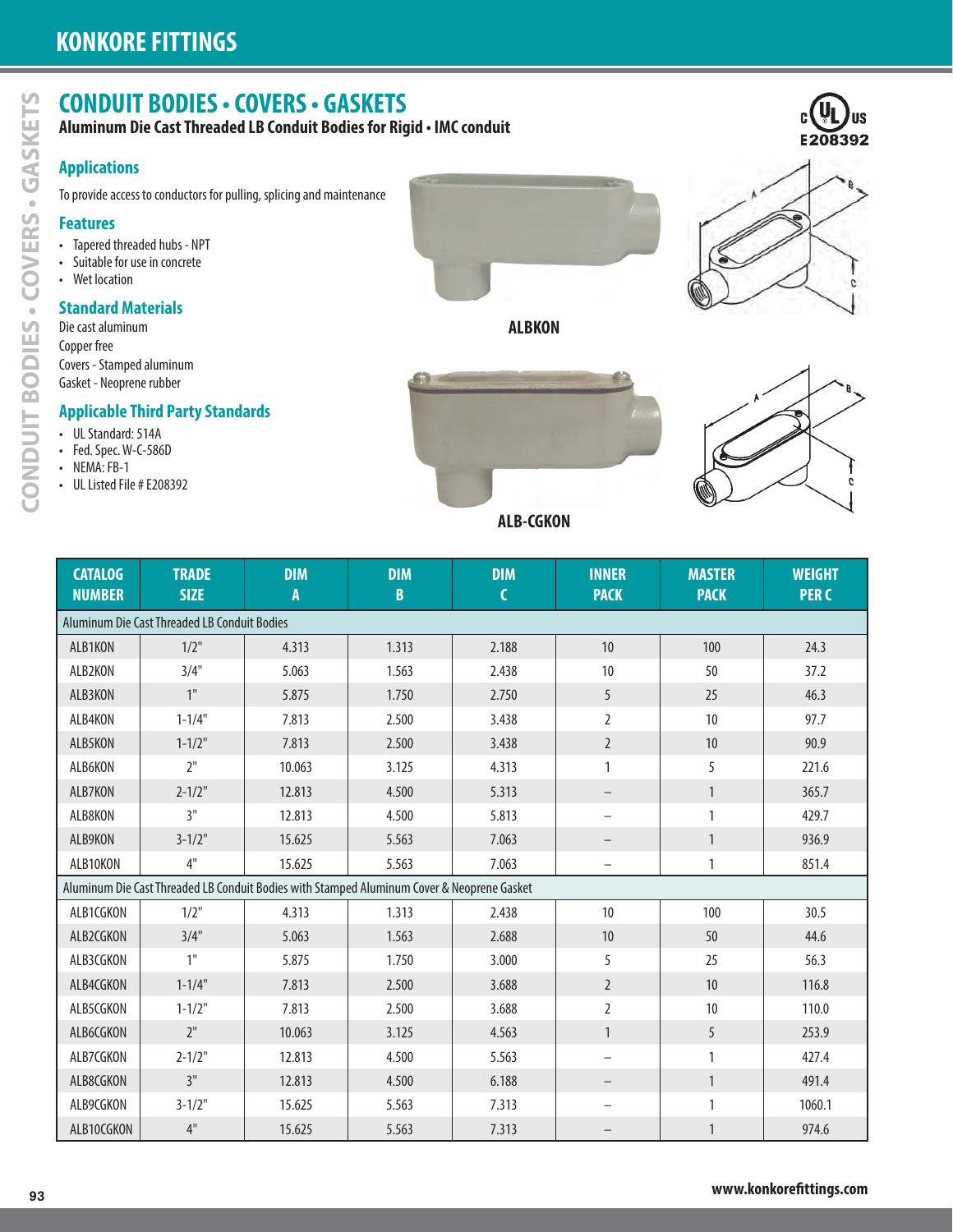E208392

 $\mathbf{c}$ 

# **CONDUIT BODIES • COVERS • GASKETS**

**Aluminum Die Cast Threaded C Conduit Bodies for Rigid • IMC conduit**

### **Applications**

To provide access to conductors for pulling, splicing and maintenance

#### **Features**

- Tapered threaded hubs NPT
- Suitable for use in concrete
- Wet location

#### **Standard Materials**

Die cast aluminum Copper free Covers - Stamped aluminum Gasket - Neoprene rubber

#### **Applicable Third Party Standards**

- UL Standard: 514A
- Fed. Spec. W-C-586D
- $\cdot$  NEMA: FB-1
- UL Listed File # E208392



**ACKON**



**AC-CGKON**

| <b>CATALOG</b><br><b>NUMBER</b> | <b>TRADE</b><br><b>SIZE</b>                                                               | <b>DIM</b><br>A | <b>DIM</b><br>B | <b>DIM</b> | <b>INNER</b><br><b>PACK</b> | <b>MASTER</b><br><b>PACK</b> | <b>WEIGHT</b><br><b>PERC</b> |
|---------------------------------|-------------------------------------------------------------------------------------------|-----------------|-----------------|------------|-----------------------------|------------------------------|------------------------------|
|                                 | Aluminum Die Cast Threaded C Conduit Bodies                                               |                 |                 |            |                             |                              |                              |
| AC1KON                          | $1/2$ "                                                                                   | 4.688           | 1.375           | 1.313      | 10                          | 100                          | 21.3                         |
| AC2KON                          | 3/4"                                                                                      | 5.500           | 1.563           | 1.625      | $10$                        | 50                           | 33.1                         |
| AC3KON                          | 1"                                                                                        | 6.438           | 1.750           | 1.875      | 5                           | 25                           | 46.3                         |
| AC4KON                          | $1 - 1/4"$                                                                                | 8.313           | 2.500           | 2.500      | $\overline{2}$              | 10                           | 81.9                         |
| AC5KON                          | $1 - 1/2$ "                                                                               | 8.313           | 2.500           | 2.500      | $\overline{2}$              | 10                           | 85.0                         |
| AC6KON                          | 2"                                                                                        | 10.313          | 3.188           | 3.375      | $\mathbf{1}$                | 5                            | 187.5                        |
| AC7KON                          | $2 - 1/2$ "                                                                               | 13.125          | 4.500           | 4.000      | $\qquad \qquad -$           | $\mathbbm{1}$                | 325.0                        |
| AC8KON                          | 3"                                                                                        | 13.188          | 4.563           | 4.563      |                             | $\mathbf{1}$                 | 398.8                        |
| AC9KON                          | $3 - 1/2$ "                                                                               | 16.125          | 5.688           | 5.625      | —                           | $\mathbf{1}$                 | 975.0                        |
| AC10KON                         | 4"                                                                                        | 16.125          | 5.688           | 5.625      | $\qquad \qquad -$           | $\mathbf{1}$                 | 875.0                        |
|                                 | Aluminum Die Cast Threaded C Conduit Bodies with Stamped Aluminum Cover & Neoprene Gasket |                 |                 |            |                             |                              |                              |
| AC1CGKON                        | $1/2$ "                                                                                   | 4.688           | 1.375           | 1.563      | 10                          | 100                          | 27.5                         |
| AC2CGKON                        | 3/4"                                                                                      | 5.500           | 1.563           | 1.750      | $10$                        | 50                           | 40.5                         |
| AC3CGKON                        | 1 <sup>0</sup>                                                                            | 6.063           | 1.750           | 2.125      | 5                           | 25                           | 56.3                         |
| AC4CGKON                        | $1 - 1/4"$                                                                                | 8.313           | 2.500           | 2.750      | $\overline{2}$              | 10                           | 101.0                        |
| AC5CGKON                        | $1 - 1/2"$                                                                                | 8.375           | 2.500           | 2.750      | $\overline{2}$              | 10                           | 104.1                        |
| AC6CGKON                        | 2"                                                                                        | 10.313          | 3.188           | 3.625      | $\mathbf{1}$                | 5                            | 219.8                        |
| AC7CGKON                        | $2 - 1/2"$                                                                                | 13.125          | 4.500           | 4.250      | $\qquad \qquad -$           | 1                            | 386.7                        |
| AC8CGKON                        | 3"                                                                                        | 13.188          | 4.563           | 1.813      | -                           | $\mathbf{1}$                 | 460.5                        |
| AC9CGKON                        | $3 - 1/2"$                                                                                | 16.125          | 5.688           | 6.000      | $\overline{\phantom{0}}$    | $\mathbf{1}$                 | 1098.2                       |
| AC10CGKON                       | 4"                                                                                        | 16.125          | 5.688           | 6.000      |                             | $\mathbf{1}$                 | 998.2                        |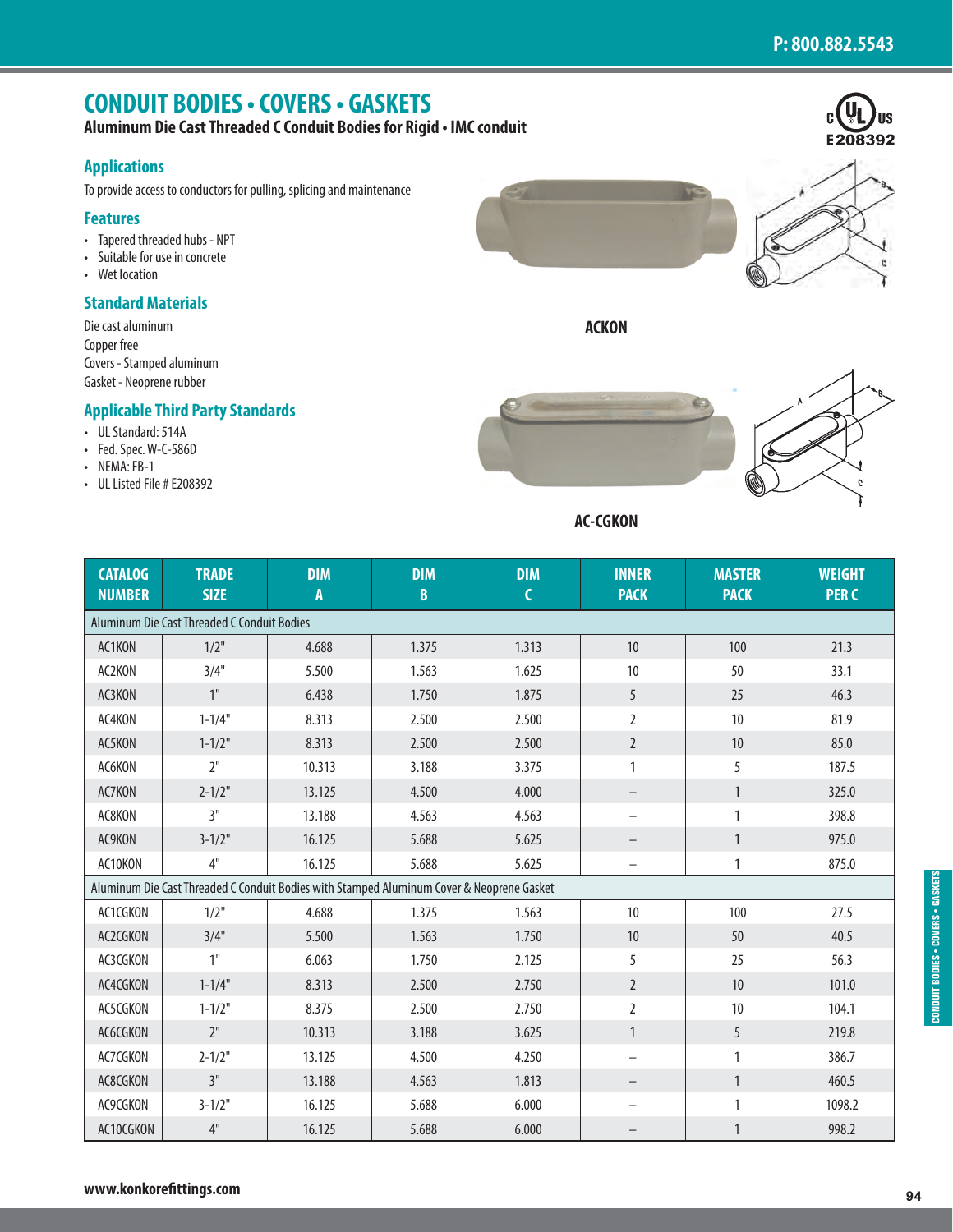# **CONDUIT BODIES • COVERS • GASKETS**

# **Applications**

### **Features**

- Tapered threaded hubs NPT
- Suitable for use in concrete
- Wet Location

## **Standard Materials**





# **Applicable Third Party Standards**

- UL Standard: 514A
- Fed. Spec. W-C-586D
- NEMA: FB-1
- UL Listed File # E208392







| <b>Applications</b>                                             |                                                      |                                                                       |                 |                  |                              |                              |
|-----------------------------------------------------------------|------------------------------------------------------|-----------------------------------------------------------------------|-----------------|------------------|------------------------------|------------------------------|
|                                                                 |                                                      | To provide access to conductors for pulling, splicing and maintenance |                 |                  |                              |                              |
| <b>Features</b>                                                 |                                                      |                                                                       |                 |                  |                              |                              |
| • Tapered threaded hubs - NPT<br>• Suitable for use in concrete |                                                      |                                                                       |                 |                  |                              |                              |
| • Wet Location                                                  |                                                      |                                                                       |                 |                  |                              |                              |
| <b>Standard Materials</b>                                       |                                                      |                                                                       |                 |                  |                              |                              |
| Die cast aluminum                                               |                                                      |                                                                       |                 | <b>ALLKON</b>    |                              |                              |
| Copper free                                                     |                                                      |                                                                       |                 |                  |                              |                              |
| Covers - Stamped aluminum<br>Gasket - Neoprene rubber           |                                                      |                                                                       |                 |                  |                              |                              |
|                                                                 | <b>Applicable Third Party Standards</b>              |                                                                       |                 |                  |                              |                              |
| • UL Standard: 514A                                             |                                                      |                                                                       |                 |                  |                              |                              |
| • Fed. Spec. W-C-586D                                           |                                                      |                                                                       |                 |                  |                              |                              |
| • NEMA: FB-1<br>• UL Listed File # E208392                      |                                                      |                                                                       |                 |                  |                              |                              |
|                                                                 |                                                      |                                                                       |                 | <b>ALL-CGKON</b> |                              |                              |
|                                                                 |                                                      |                                                                       |                 |                  |                              |                              |
|                                                                 |                                                      |                                                                       |                 |                  |                              |                              |
| <b>CATALOG</b><br><b>NUMBER</b>                                 | <b>TRADE</b><br><b>SIZE</b>                          | <b>DIM</b><br>A                                                       | <b>DIM</b><br>B | <b>DIM</b><br>C  | <b>MASTER</b><br><b>PACK</b> | <b>WEIGHT</b><br><b>PERC</b> |
|                                                                 | Aluminum Die Cast Threaded LL Conduit Body for Rigid |                                                                       |                 |                  |                              |                              |
| ALL1KON                                                         | $1/2$ "                                              | 4.313                                                                 | 2.063           | 1.375            | 100                          | 24.5                         |
| ALL2KON                                                         | 3/4"                                                 | 5.063                                                                 | 2.250           | 1.625            | 50                           | 36.8                         |
| ALL3KON                                                         | 1 <sup>''</sup>                                      | 5.875                                                                 | 2.625           | 1.875            | 25                           | 45.2                         |
| ALL4KON                                                         | $1 - 1/4"$                                           | 7.813                                                                 | 3.625           | 2.5              | 10                           | 97.9                         |
| ALL5KON                                                         | $1 - 1/2"$                                           | 7.813                                                                 | 3.625           | 2.5              | 10                           | 91.9                         |
| ALL6KON                                                         | $2"$                                                 | 10.603                                                                | 4.438           | 3.375            | 5                            | 245.0                        |
| ALL7KON                                                         | $2 - 1/2$ "                                          | 12.813                                                                | 5.750           | $\overline{4}$   | 1                            | 387.6                        |
| ALL8KON                                                         | 3"                                                   | 12.813                                                                | 5.750           | 4.5              | 1                            | 439.2                        |
| ALL9KON                                                         | $3 - 1/2$ "                                          | 15.625                                                                | 7.688           | 5.625            | $\mathbf{1}$                 | 923.7                        |
|                                                                 | $4"$                                                 | 15.625                                                                | 7.688           | 5.625            | $\mathbbm{1}$                | 881.8                        |
| ALL10KON                                                        |                                                      | Aluminum Die Cast Threaded LL Conduit Body with Flat Cover & Gasket   |                 |                  |                              |                              |
|                                                                 |                                                      |                                                                       | 2.063           | 1.625            | 100                          | 30.7                         |
| ALL1CGKON                                                       | $1/2$ "                                              | 4.313                                                                 |                 |                  |                              |                              |
| ALL2CGKON                                                       | 3/4"                                                 | 5.063                                                                 | 2.250           | 1.875            | 50                           | 44.2                         |
| ALL3CGKON                                                       | 1"                                                   | 5.875                                                                 | 2.625           | 2.125            | 25                           | 55.2                         |
| ALL4CGKON                                                       | $1 - 1/4$ "                                          | 7.813                                                                 | 3.625           | 2.750            | $10$                         | 117.0                        |
| ALL5CGKON                                                       | $1 - 1/2"$                                           | 7.813                                                                 | 3.625           | 2.750            | $10$                         | 111.0                        |
| ALL6CGKON                                                       | 2 <sup>11</sup>                                      | 10.603                                                                | 4.438           | 3.625            | 5                            | 277.3                        |
| ALL7CGKON                                                       | $2 - 1/2"$                                           | 12.813                                                                | 5.750           | 4.250            | $\mathbf{1}$                 | 419.9                        |
| ALL8CGKON                                                       | 3"                                                   | 12.813                                                                | 5.750           | 4.750            | $\mathbf{1}$                 | 500.9                        |
| ALL9CGKON<br>ALL10CGKON                                         | $3 - 1/2$ "<br>$4"$                                  | 15.625<br>15.625                                                      | 7.688<br>7.688  | 5.875<br>5.875   | $\mathbf{1}$                 | 1046.9<br>1005.0             |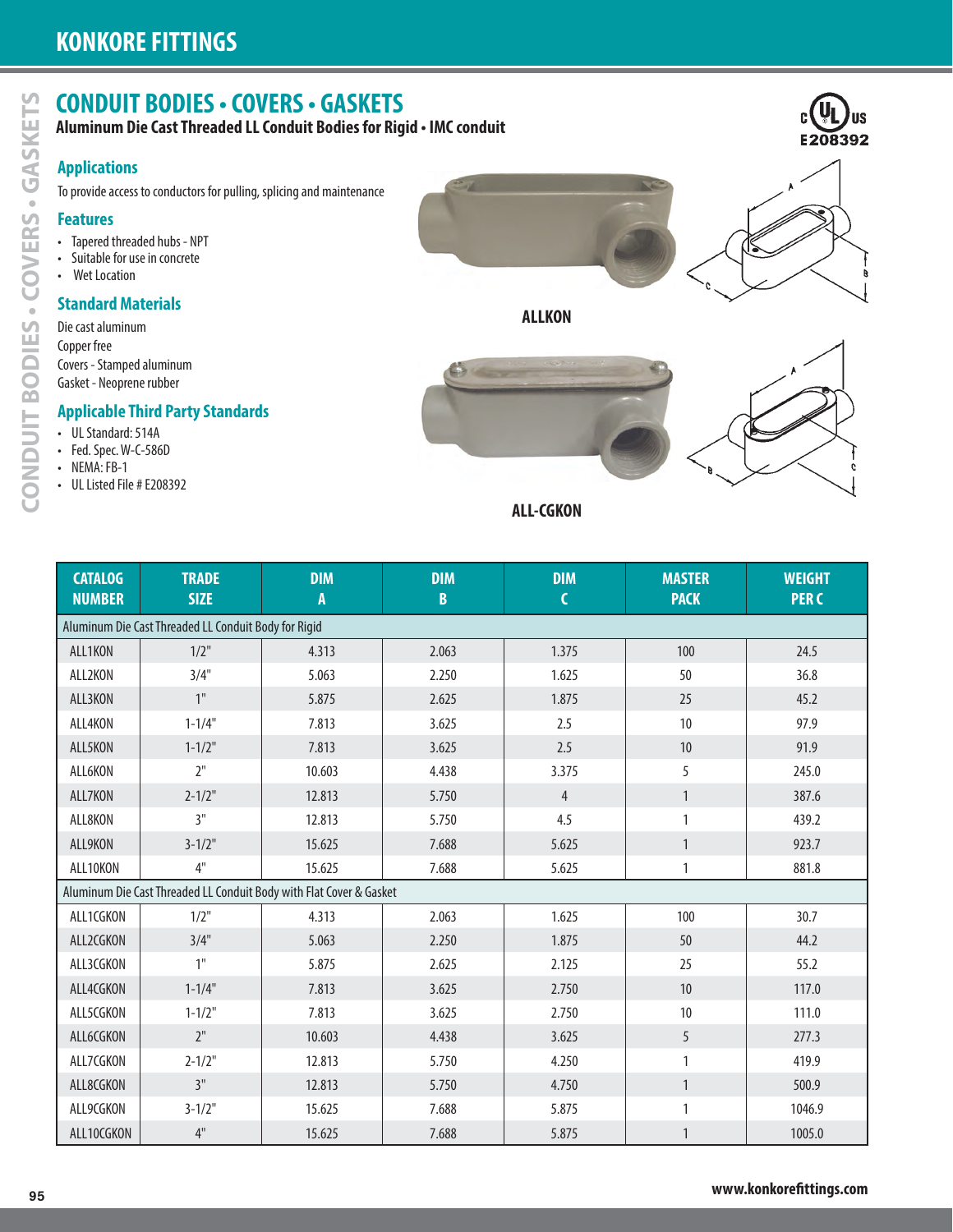IJŚ

E208392

# **CONDUIT BODIES • COVERS • GASKETS**

**Aluminum Die Cast Threaded LR Conduit Bodies for Rigid • IMC conduit**

# **Applications**

To provide access to conductors for pulling, splicing and maintenance

# **Features**

- Tapered threaded hubs NPT
- Suitable for use in concrete
- Wet location

# **Standard Materials**

Die cast aluminum Copper free Covers - Stamped aluminum Gasket - Neoprene rubber

# **Applicable Third Party Standards**

- UL Standard: 514A
- Fed. Spec. W-C-586D
- $\cdot$  NEMA: FB-1
- UL Listed File # E208392



**ALRKON**



**ALR-CGKON**

| <b>CATALOG</b><br><b>NUMBER</b> | <b>TRADE</b><br><b>SIZE</b>                                                                | <b>DIM</b><br>A | <b>DIM</b><br>$\mathbf B$ | <b>DIM</b><br>$\mathsf{C}$ | <b>INNER</b><br><b>PACK</b> | <b>MASTER</b><br><b>PACK</b> | <b>WEIGHT</b><br><b>PERC</b> |
|---------------------------------|--------------------------------------------------------------------------------------------|-----------------|---------------------------|----------------------------|-----------------------------|------------------------------|------------------------------|
|                                 | Aluminum Die Cast Threaded LR Conduit Bodies for Rigid . IMC conduit                       |                 |                           |                            |                             |                              |                              |
| ALR1KON                         | $1/2$ "                                                                                    | 4.313           | 2.063                     | 13.375                     | 10                          | 100                          | 22.7                         |
| ALR2KON                         | 3/4"                                                                                       | 5.063           | 2.250                     | 1.625                      | 10                          | 50                           | 37.5                         |
| ALR3KON                         | 1"                                                                                         | 5.875           | 2.625                     | 1.875                      | 5                           | 25                           | 48.7                         |
| ALR4KON                         | $1 - 1/4"$                                                                                 | 7.813           | 3.625                     | 2.500                      | $\overline{2}$              | 10                           | 98.1                         |
| ALR5KON                         | $1 - 1/2"$                                                                                 | 7.813           | 3.625                     | 2.500                      | $\overline{2}$              | 10                           | 93.9                         |
| ALR6KON                         | 2"                                                                                         | 10.063          | 4.438                     | 3.375                      | $\mathbf{1}$                | 5                            | 253.5                        |
| ALR7KON                         | $2 - 1/2"$                                                                                 | 12.813          | 5.750                     | 4.000                      | $\qquad \qquad -$           | $\mathbf{1}$                 | 366.2                        |
| ALR8KON                         | 3"                                                                                         | 12.813          | 5.750                     | 4.500                      |                             | 1                            | 406.3                        |
| ALR9KON                         | $3 - 1/2"$                                                                                 | 15.625          | 7.688                     | 5.625                      | $\qquad \qquad -$           | $\mathbf{1}$                 | 928.1                        |
| ALR10KON                        | 4"                                                                                         | 15.625          | 7.688                     | 5.625                      |                             | 1                            | 901.7                        |
|                                 | Aluminum Die Cast Threaded LR Conduit Bodies with Stamped Aluminum Cover & Neoprene Gasket |                 |                           |                            |                             |                              |                              |
| ALR1CGKON                       | $1/2$ "                                                                                    | 4.313           | 2.063                     | 1.625                      | 10                          | 100                          | 28.9                         |
| ALR2CGKON                       | 3/4"                                                                                       | 5.063           | 2.250                     | 1.875                      | 10                          | 50                           | 44.9                         |
| ALR3CGKON                       | 1"                                                                                         | 5.875           | 2.625                     | 2.125                      | 5                           | 25                           | 58.7                         |
| ALR4CGKON                       | $1 - 1/4"$                                                                                 | 7.938           | 3.625                     | 2.750                      | $\overline{2}$              | 10                           | 117.2                        |
| ALR5CGKON                       | $1 - 1/2"$                                                                                 | 7.938           | 3.625                     | 2.750                      | $\overline{2}$              | 10                           | 113.0                        |
| ALR6CGKON                       | 2"                                                                                         | 10.063          | 4.438                     | 3.625                      | $\mathbf{1}$                | 5                            | 285.8                        |
| ALR7CGKON                       | $2 - 1/2"$                                                                                 | 12.813          | 5.750                     | 4.250                      | $\overline{\phantom{0}}$    | 1                            | 427.9                        |
| ALR8CGKON                       | 3"                                                                                         | 12.813          | 5.750                     | 4.750                      |                             | 1                            | 468.0                        |
| ALR9CGKON                       | $3 - 1/2"$                                                                                 | 15.625          | 7.688                     | 5.875                      |                             | 1                            | 1051.3                       |
| ALR10CGKON                      | 4"                                                                                         | 15.625          | 7.688                     | 5.875                      |                             | $\mathbf{1}$                 | 1024.9                       |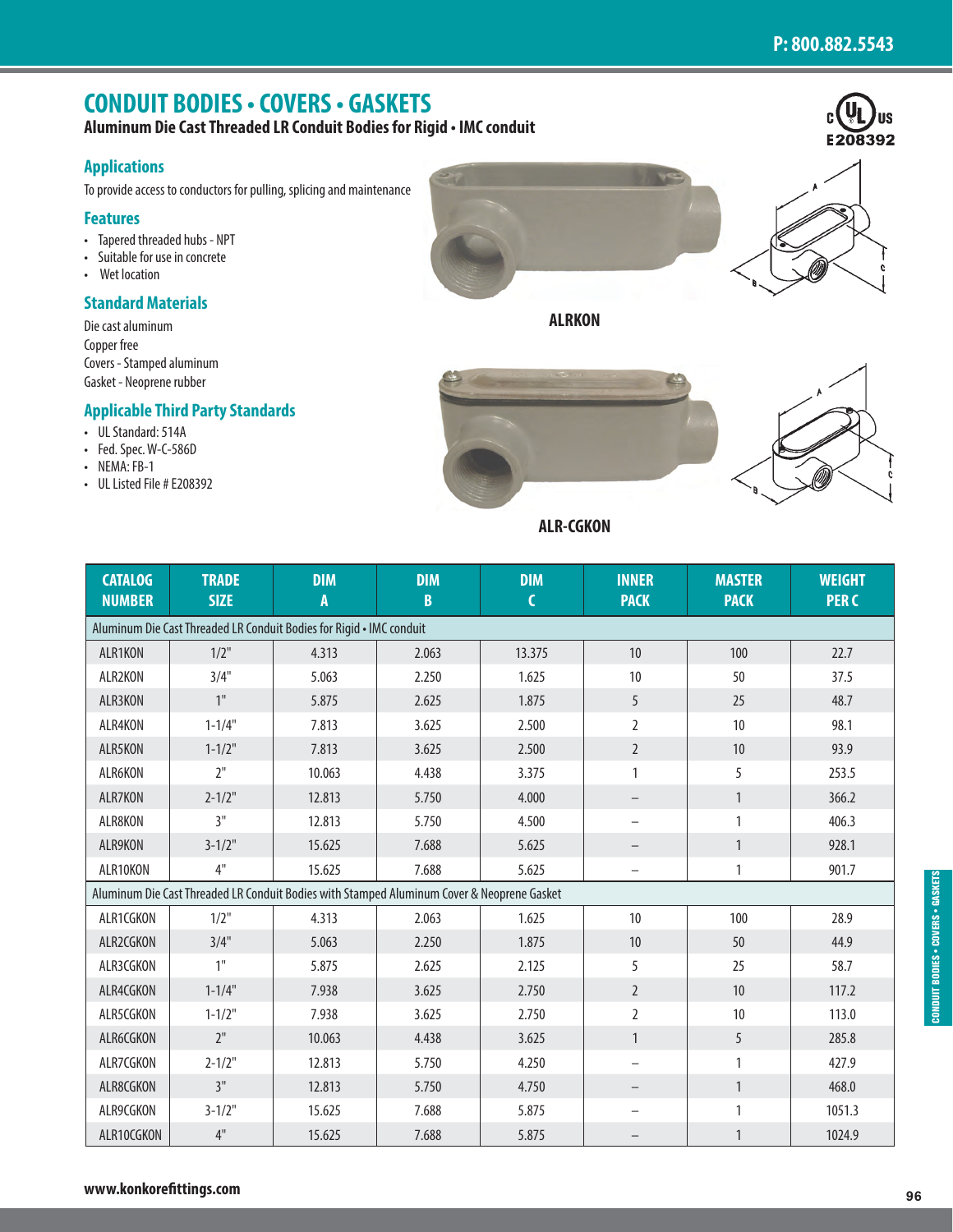# **CONDUIT BODIES • COVERS • GASKETS**

# **Applications**

### **Features**

- Tapered threaded hubs NPT
- Suitable for use in concrete
- Wet Location

## **Standard Materials**

- Die cast aluminum Copper free Covers - Stamped aluminum
- Gasket Neoprene rubber

# **Applicable Third Party Standards**

- UL Standard: 514A
- Fed. Spec. W-C-586D
- NEMA: FB-1
- UL Listed File # E208392











#### **AT-CGKON**

|                                                  |                                             | Aluminum Die Cast Threaded T Conduit Bodies for Rigid . IMC conduit                       |                |                 |                   |               |                                                                                                 |
|--------------------------------------------------|---------------------------------------------|-------------------------------------------------------------------------------------------|----------------|-----------------|-------------------|---------------|-------------------------------------------------------------------------------------------------|
| <b>Applications</b>                              |                                             | To provide access to conductors for pulling, splicing and maintenance                     |                |                 |                   |               |                                                                                                 |
| <b>Features</b>                                  |                                             |                                                                                           |                |                 |                   |               |                                                                                                 |
| • Tapered threaded hubs - NPT                    |                                             |                                                                                           |                |                 |                   |               |                                                                                                 |
| • Suitable for use in concrete<br>• Wet Location |                                             |                                                                                           |                |                 |                   |               |                                                                                                 |
| <b>Standard Materials</b>                        |                                             |                                                                                           |                |                 |                   |               |                                                                                                 |
| Die cast aluminum                                |                                             |                                                                                           |                | <b>ATKON</b>    |                   |               |                                                                                                 |
| Copper free<br>Covers - Stamped aluminum         |                                             |                                                                                           |                |                 |                   |               |                                                                                                 |
| Gasket - Neoprene rubber                         |                                             |                                                                                           |                |                 |                   |               |                                                                                                 |
|                                                  | <b>Applicable Third Party Standards</b>     |                                                                                           |                |                 |                   |               |                                                                                                 |
| • UL Standard: 514A<br>• Fed. Spec. W-C-586D     |                                             |                                                                                           |                |                 |                   |               |                                                                                                 |
| • NEMA: FB-1<br>• UL Listed File # E208392       |                                             |                                                                                           |                |                 |                   |               |                                                                                                 |
|                                                  |                                             |                                                                                           |                |                 |                   |               |                                                                                                 |
|                                                  |                                             |                                                                                           |                |                 |                   |               |                                                                                                 |
|                                                  |                                             |                                                                                           |                | <b>AT-CGKON</b> |                   |               |                                                                                                 |
| <b>CATALOG</b>                                   | <b>TRADE</b>                                | <b>DIM</b>                                                                                | <b>DIM</b>     | <b>DIM</b>      | <b>INNER</b>      | <b>MASTER</b> | <b>WEIGHT</b>                                                                                   |
| <b>NUMBER</b>                                    | <b>SIZE</b>                                 | A                                                                                         | B              | $\mathsf{C}$    | <b>PACK</b>       | <b>PACK</b>   | <b>PERC</b>                                                                                     |
|                                                  | Aluminum Die Cast Threaded T Conduit Bodies |                                                                                           |                |                 |                   |               |                                                                                                 |
| AT1KON<br>AT2KON                                 | $1/2$ "<br>3/4"                             | 4.750<br>5.563                                                                            | 2.063<br>2.250 | 1.375<br>1.625  | 10<br>$10$        | 100<br>50     | 23.2<br>37.5                                                                                    |
| AT3KON                                           | 1"                                          | 6.438                                                                                     | 2.625          | 1.875           | 5                 | 25            | 53.3                                                                                            |
|                                                  |                                             |                                                                                           |                |                 |                   |               |                                                                                                 |
| AT4KON                                           | $1 - 1/4"$                                  | 8.250                                                                                     | 3.563          | 2.500           | 2                 | 10            | 99.9                                                                                            |
| AT5KON                                           | $1 - 1/2"$                                  | 8.375                                                                                     | 3.563          | 2.500           | $\overline{2}$    | 10            | 97.6                                                                                            |
|                                                  | $2"$                                        | 11.688                                                                                    | 4.375          | 3.125           |                   | 5             | 264.5                                                                                           |
| AT6KON                                           |                                             |                                                                                           |                |                 |                   |               |                                                                                                 |
| AT7KON                                           | $2 - 1/2"$                                  | 13.250                                                                                    | 5.750          | 4.000           |                   | $\mathbf{1}$  |                                                                                                 |
| AT8KON                                           | 3"                                          | 13.250                                                                                    | 5.750          | 4.500           |                   | $\mathbf{1}$  | 374.8<br>444.2                                                                                  |
| AT9KON                                           | $3 - 1/2"$                                  | 16.125                                                                                    | 7.688          | 5.625           |                   | $\mathbf{1}$  |                                                                                                 |
| AT10KON                                          | 4"                                          | 16.125                                                                                    | 7.688          | 5.625           |                   | $\mathbf{1}$  |                                                                                                 |
|                                                  |                                             | Aluminum Die Cast Threaded T Conduit Bodies with Stamped Aluminum Cover & Neoprene Gasket |                |                 |                   |               |                                                                                                 |
| AT1CGKON                                         | $1/2$ "                                     | 4.750                                                                                     | 2.063          | 1.625           | $10$              | 100           |                                                                                                 |
| AT2CGKON                                         | 3/4"                                        | 5.563                                                                                     | 2.250          | 1.875           | $10\,$            | $50\,$        |                                                                                                 |
| AT3CGKON                                         | 1"                                          | 6.438                                                                                     | 2.625          | 2.125           | 5                 | 25            |                                                                                                 |
| AT4CGKON                                         | $1 - 1/4"$                                  | 8.250                                                                                     | 3.563          | 2.750           | $\overline{2}$    | $10\,$        |                                                                                                 |
| AT5CGKON                                         | $1 - 1/2"$                                  | 8.375                                                                                     | 3.563          | 2.750           | $\overline{2}$    | $10\,$        |                                                                                                 |
| AT6CGKON                                         | 2 <sup>11</sup>                             | 11.688                                                                                    | 4.375          | 3.625           | $\mathbf{1}$      | 5             |                                                                                                 |
| AT7CGKON                                         | $2 - 1/2"$                                  | 13.250                                                                                    | 5.750          | 4.250           | $\qquad \qquad -$ | $\mathbf{1}$  |                                                                                                 |
| AT8CGKON                                         | 3"                                          | 13.250                                                                                    | 5.750          | 4.750           |                   | $\mathbf{1}$  |                                                                                                 |
| AT9CGKON                                         | $3 - 1/2"$<br>$4"$                          | 16.125                                                                                    | 7.688          | 5.875           |                   | $\mathbf{1}$  | 1146.4<br>1079.2<br>29.4<br>44.9<br>63.3<br>119.0<br>116.7<br>296.8<br>436.5<br>505.9<br>1269.6 |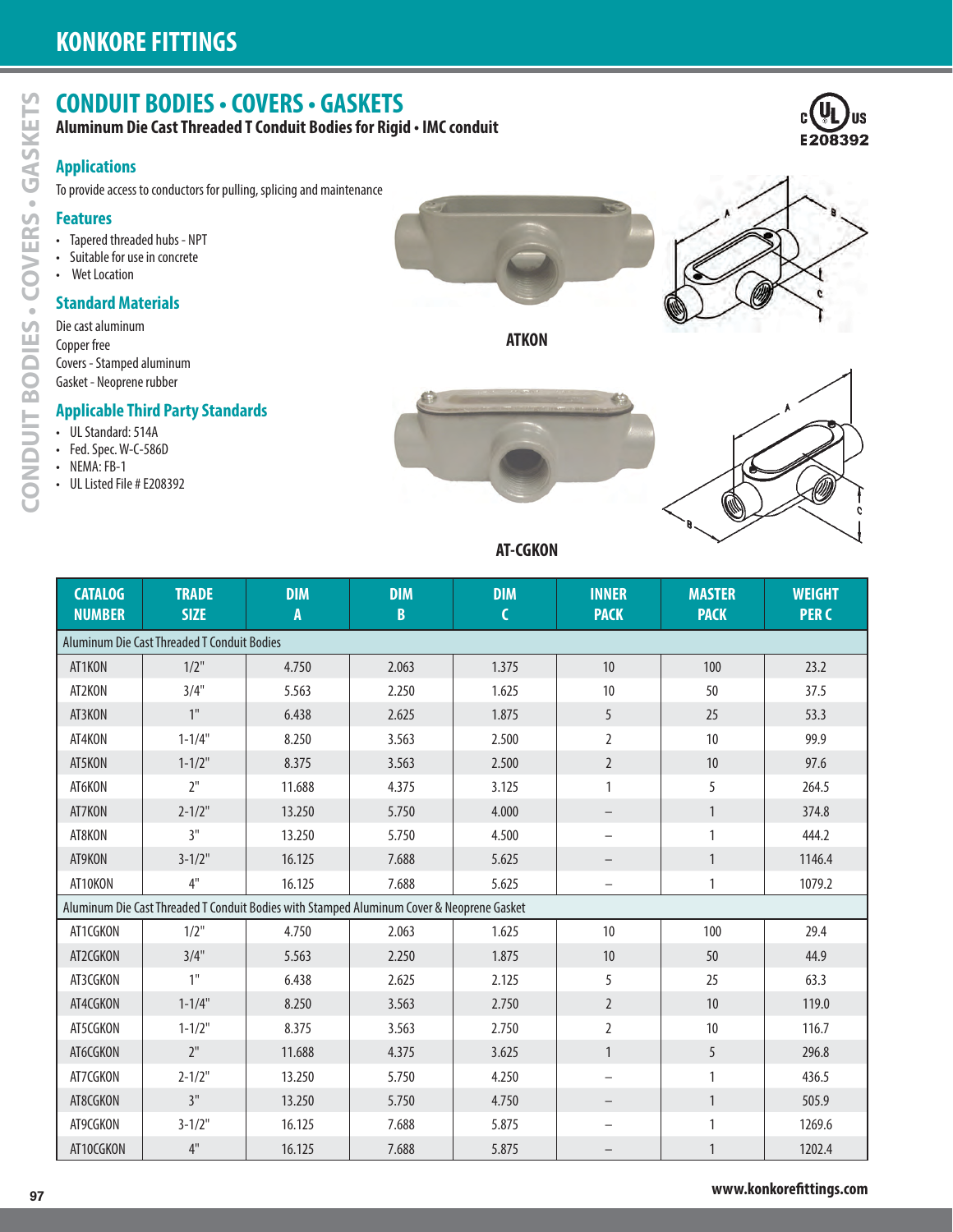E208392

# **CONDUIT BODIES • COVERS • GASKETS**

**Aluminum Die Cast Threaded TB Conduit Bodies for Rigid • IMC conduit**

### **Applications**

To provide access to conductors for pulling, splicing and maintenance

#### **Features**

- Tapered threaded hubs NPT
- Suitable for use in concrete
- Wet Location

#### **Standard Materials**

Die cast aluminum Copper free Covers - Stamped aluminum Gasket - Neoprene rubber

#### **Applicable Third Party Standards**

- UL Standard: 514A
- Fed. Spec. W-C-586D
- NEMA: FB-1
- UL Listed File # E208392



**ATBKON**

#### **ATB-CGKON**